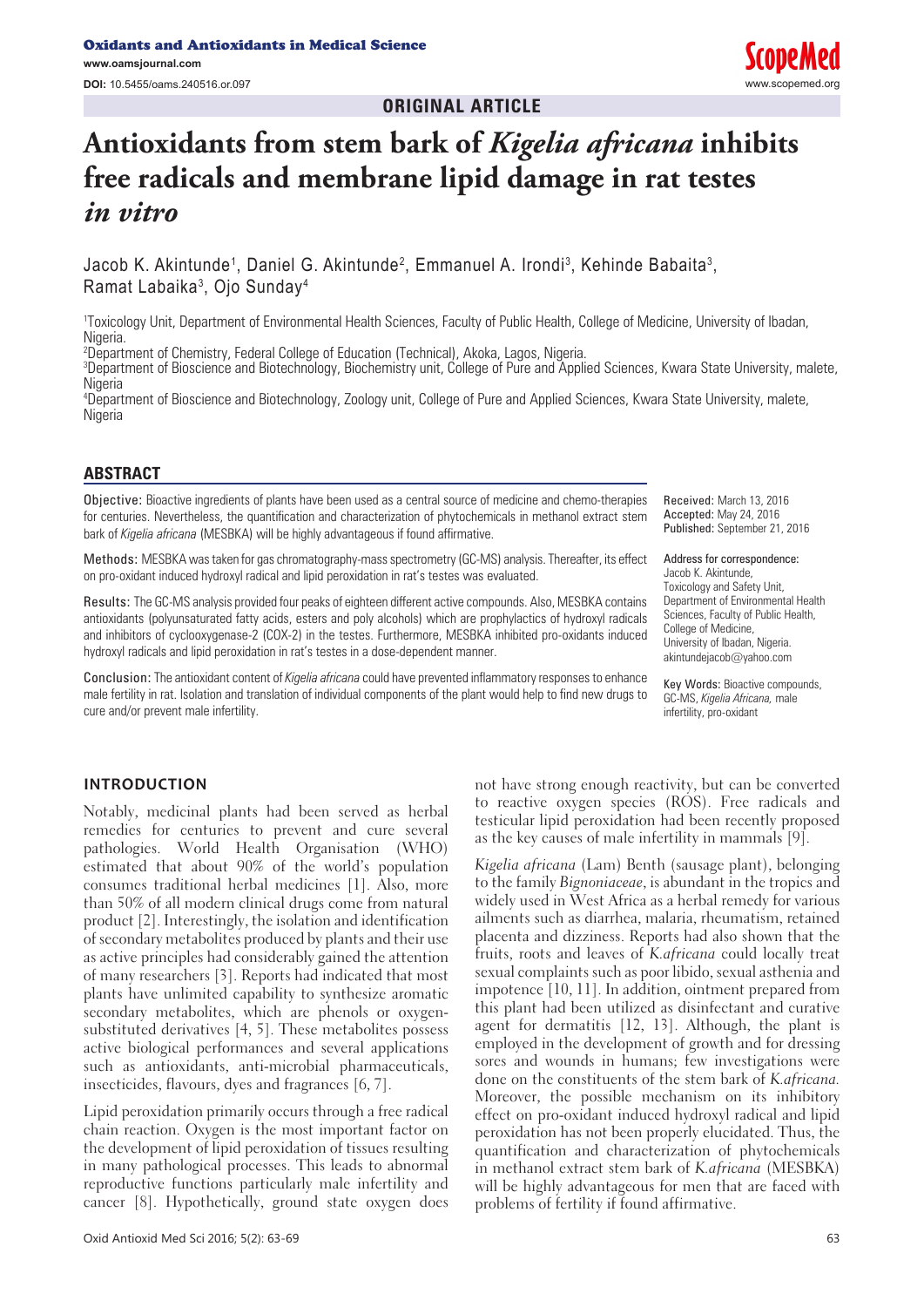# **MATERIAL AND METHODS**

## **Sample selection**

Fresh sample of stem bark of Kigelia africana was purchased from the local market, in Malete metropolis, Kwara State, Nigeria. Authentication of the plant was carried out in the Department of Biology, Obafemi Awolowo University Ile-Ife, Nigeria. Adult male Wistar rats were purchased from the Biochemistry Department animal colony, University of Ilorin, Nigeria and maintained ad libitum on commercial diet and water.

# **Chemicals and reagents**

Chemicals and reagents used such as thiobarbituric acid (TBA), DPPH ((1,1-diphenyl-2-picrylhydrazyl)), deoxyribose were procured from Sigma-Aldrich (Steinheim, Germany), acetic acid was sourced from BDH Chemicals (Poole, England), Tris-HCl buffer, sodium dodecyl sulphate,  $H_2O_2 \cdot FeSO_4$ , NaHCO<sub>3</sub>,  $\text{Na}_2\text{HPO}_4$ ,  $\text{NaH}_2\text{PO}_4$ ,  $\text{K}_2\text{S}_2\text{O}_8$  and all other reagents were of analytical grade while the water was glass distilled.

# **Stem bark extraction and preparation**

The bark of the stem was thoroughly washed in distilled water to remove any contaminant, chopped into small pieces before being milled. The methanol extract of the stem was subsequently prepared by soaking the grinded sample  $(10 \text{ g})$  in methanol  $(200 \text{ ml})$  for about 24 h at 37°C; the mixture was filtered and the filtrate was concentrated by rotator evaporator and stored in the refrigerator for subsequent analysis.

# **Determination of key antioxidants in MESBKA**

The total phenol content of MESBKA was determined according to the Folin-Ciocalteu method [14]. Total flavonoid was assessed as reported by Kale *et al* [15]. Determination of tannin content was done using the method of Padmaja [16]. Total saponin content of MESBKA was determined by the method of Hiai et al [17], modified by Makkar et al [18]. Vitamin C level of MESBKA was estimated using the method of Benderitter et al [19].

#### **Gas chromatography-mass spectrum (GC-MS) analysis**

The crude extract was subjected to column chromatography over silica-gel (100-200 mesh) and eluted with methanol. The methanol fraction of stem bark of K.africana was taken for GC-MS analysis. GC-MS analysis was carried out on a Clarus 500 GC system (Perkin Elmer, Shelton, CT, USA) comprising an autosampler and gas chromatography (GC) interfaced to a mass spectrophotometer (MS) instrument employing the following conditions: Elite-1 GC column fused silica capillary column (30 x 0.25 mm x ID 1 EM df, composed of 100% dimethyl polysiloxane), operating in electron impact mode at  $70$  eV; helium  $(99.9\%)$  was used as a carrier gas at a constant flow of 1 ml/min and an injection of volume of 0.5 EI was employed (split ratio of 10:1 injector temperature 250°C); ion-source temperature 280°C. The oven temperature was programmed from

110 $\degree$ C (isothermal for 2 min) with an increase of 10 $\degree$ C/ min, to 200°C then 5°C/min to 280°C, ending with a 9°C/min isothermal at 280°C. Mass spectra were taken at 70 eV; a scan interval of 0.5 s and fragments from 40 to 550 Da.

## **Identification of components**

Interpretation on mass spectrum GC-MS was conducted using database of National Institute Standard and Technology (NIST) having more than 62,000 patterns. The spectrum of the unknown components was compared with the spectrum of the known components stored in the NIST library. The name, molecular weight and the structure of the components of the test materials were ascertained.

## **Degradation of deoxyribose (Fenton's reaction)**

The ability of the MESBKA to prevent  $\rm Fe^{2+}/H_2O_2$ induced decomposition of deoxyribose was carried out using the method of Halliwell et al [20]. Briefly, freshly prepared methanol extract  $(0-200\mu\text{I})$  was added to a reaction mixture containing 120  $\mu$ l of 20 mM deoxyribose,  $400 \mu l$  of 0.1 M phosphate buffer (pH 6.9),  $40 \mu$ l of 500  $\mu$ m of FeSO<sub>4</sub>, and the volume were made up to  $800 \mu l$  with distilled water. The reaction mixture was incubated at 37°C for 30 min and the reaction was the stopped by the addition of 0.5 ml of 2.8% trichloroacetic acid (TCA). This was followed by the addition of 0.4 ml of 0.6% thiobarbituric acid (TBA) solution. The tubes were subsequently incubated in boiling water for 1 h. The absorbance was measured at 532 nm in a spectrophotometer. The decrease in absorbance of hydroxyl radical (OH•) on addition of test sample in relation to the control was used to calculate the percentage OH• following the equation:

$$
\% \text{ OH} \bullet = (\text{A}_{532 \text{ control}} - \text{A}_{532 \text{ sample}}) / \text{A}_{532 \text{ control}} \times 100
$$

The IC<sub>50</sub> was calculated from the % OH• vs extract concentration non-linear regression curve.

# **Determination of free radical scavenging ability**

The free radical scavenging ability of the MESBKA against DPPH (1,1-diphenyl-2-picrylhydrazyl) free radical was evaluated as described by Ursini et al [21]. Briefly, appropriate dilution of the extracts (1 ml) was mixed with 1 ml of 0.4 mM methanolic solution containing DPPH radicals. The mixture was kept in the dark for 30 min and the absorbance was taken at 516 nm. The decrease in absorbance of DPPH on addition of test samples in relation to the control was used to calculate the percentage scavenging ability, following the equation:

% scavenging ability =  $(A_{516 \text{ control}} - A_{516 \text{ sample}}) / A_{516 \text{ control}} \times 100$ 

The IC<sub>50</sub> was calculated from the % scavenging ability vs extract concentration non-linear regression curve.

# **Animals**

Healthy adult male Wistar rats  $(n = 2)$ , weighing approx. 150-200 g, were obtained from the Department of Biochemistry, Federal University of Ilorin, Nigeria.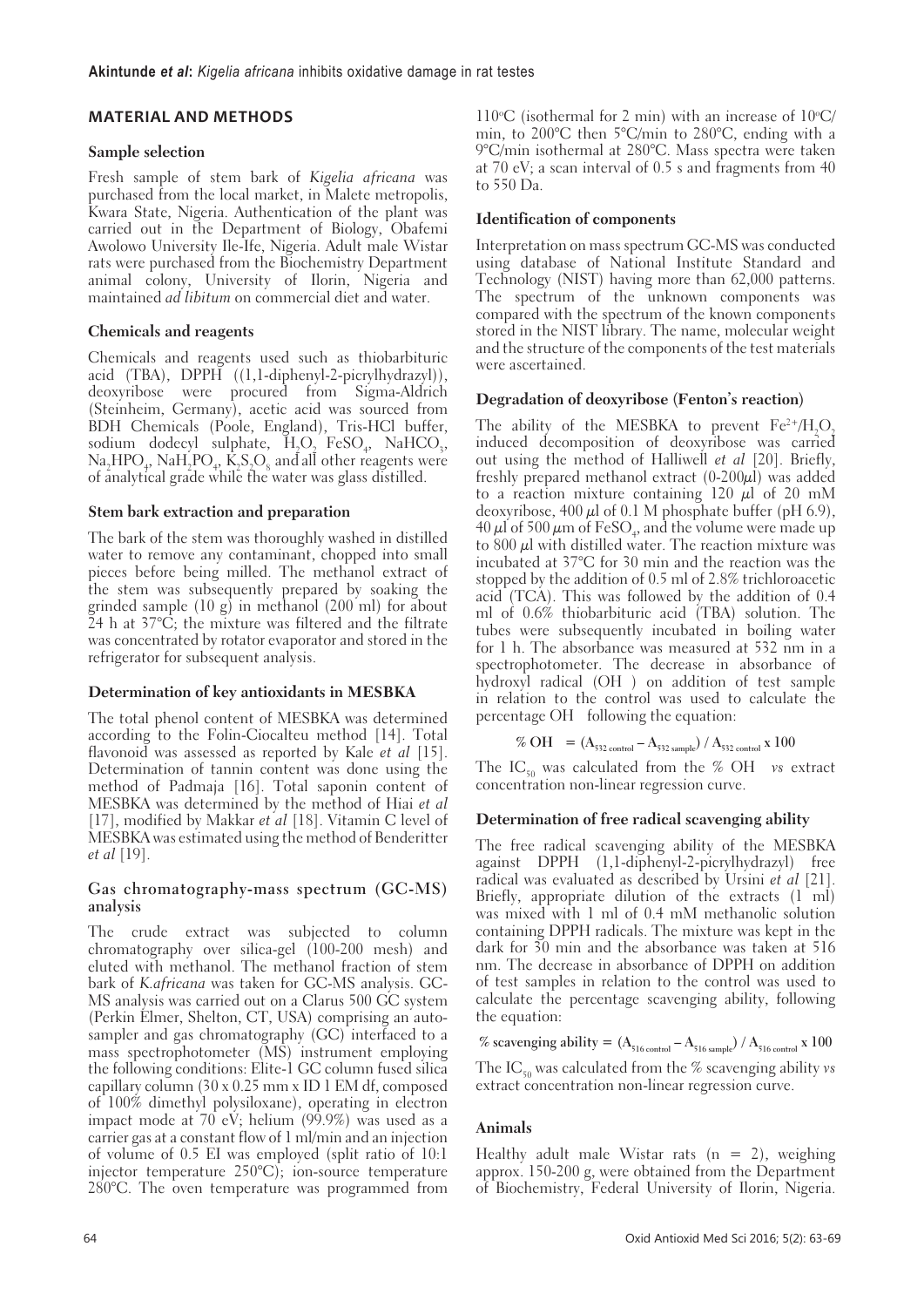All the animals received humane care according to the criteria outlined in the Guide for the Care and Use of Laboratory Animals prepared by the National Academy of Science and published by the National Institute of Health (USA). Also, the animals were used according to the institutional guidelines of Nigeria Academy which are in accordance with international guidelines.

#### **Lipid peroxidation and thiobarbituric acid reactions**

Animals were decapitated under mild diethyl ether anesthesia and the testes were rapidly isolated and placed on ice and weighed. Each of the tissues was subsequently homogenized in cold saline (1/5 w/v) with about 10-upand-down strokes at approx. 1200 rpm in a glass teflon homogenizer. The homogenate was centrifuged for 10 min at 3000g to yield a pellet that was discarded and a low-speed supernatant (SI) was kept for the assay.

The lipid peroxidation assay was carried out using the modified method of Ohkawa et al [22]. In brief,  $100 \mu$ l SI fraction was mixed with a reaction mixture containing 30  $\mu$ l of 0.1 M pH 7.4 Tris-HCl buffers, extract (0-100  $\mu$ l) and 30  $\mu$ l of 70  $\mu$ M freshly prepared sodium nitroprusside. The volume was made up to 300  $\mu$ l with water before incubation at 37°C for 1 h.The color reaction was developed by adding  $300 \mu l$  8.1% sodium dodecyl sulphate (SDS) to the reaction mixture containing SI. This was subsequently followed by the addition of 600  $\mu$ l of acetic acid/HCl (pH 3.4) mixture and 600  $\mu$ l 0.8% TBA.This mixture was incubated at 100°C for 1 h. Thiobarbituric acid reactive species (TBARS) produced were measured at 532 nm and the absorbance was compared with that of standard curve using malondialdehyde (MDA). The decrease in absorbance of lipid peroxidation on addition of test sample in relation to the control was used to calculate the percentage MDA following the equation:

$$
\% \text{ MDA} = (\text{A}_{532 \text{ control}} - \text{A}_{532 \text{ sample}}) / \text{A}_{532 \text{ control}} \times 100
$$

The IC<sub>50</sub> was calculated from the % MDA vs extract concentration non-linear regression curve.

#### **Statistical analysis**

The results of the replicates were pooled and expressed as mean  $\pm$  standard deviation. A one-way analysis of variance (ANOVA) was used to analyze the results and Duncan multiple tests was used for post hoc evaluation [23]. The least significance difference (LSD) was accepted at P<0.05.

#### **RESULTS**

In order to ascertain the active compounds responsible for the biological activities of the Kigelia africana methanol extract in vitro, the methanol extract was quantified for various phytochemicals. The result, as presented in Table 1, revealed some important antioxidants such as phenols, saponin, tannin, flavonoids and ascorbic acid. Also, as shown by Figure 1, GC-MS chromatogram provided four peaks of eighteen different active compounds.

| Table 1. Quantitative characterization of phytochemicals in |  |
|-------------------------------------------------------------|--|
| methanol extract of Kigelia africana                        |  |

| <b>Phytochemical</b> | Kigelia africana extract<br>(mq/100 q) |
|----------------------|----------------------------------------|
| Total phenols        | $2818 \pm 21.21$                       |
| <b>Tannins</b>       | $4004 \pm 8.49$                        |
| Saponins             | $1854.5 \pm 24.75$                     |
| Ascorbic acids       | $297 \pm 8.49$                         |
| Flavonoids           | 191                                    |



**Figure1.** GC-MS chromatogram of methanolic extract of *Kigelia africana*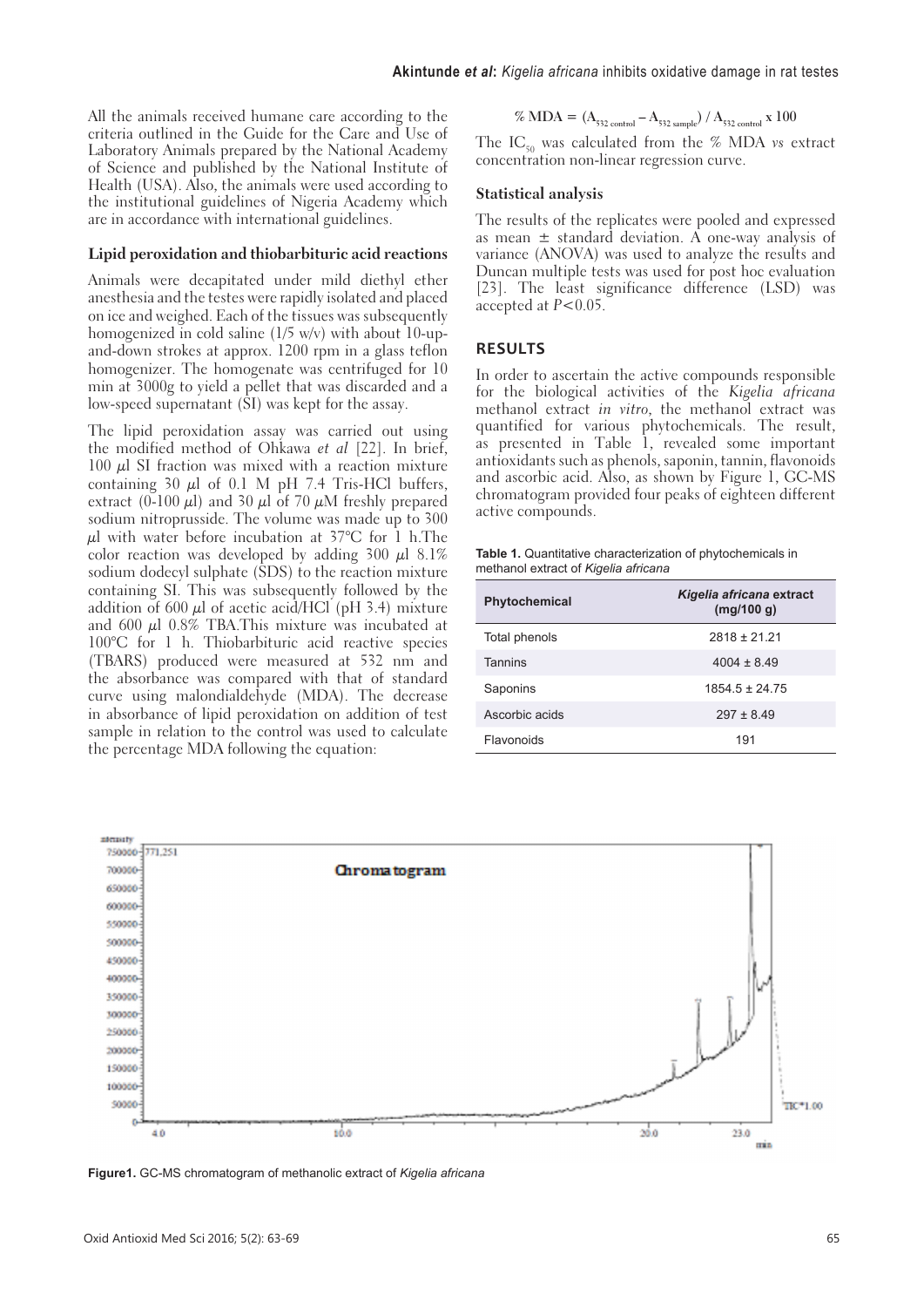#### **Akintunde** *et al***:** *Kigelia africana* inhibits oxidative damage in rat testes

The retention indices, percentage composition, chemical structures and the biological activities of the compounds that were identified in MESBKA are given in Table 2. The compound prediction is based on the phytochemical and ethnobotanical databases of the National Research Institute for Chemical Technology (NARICT). Briefly, the results showed the presence of octanoic acid methyl ester (2.62%), hexadecanoic acid-15-ethyl-methyl ester (2.62%), tridecanoic acid methyl ester (2.62%), pentadecanoic acid, 14-methyl-, methyl ester (2.62%), n-hexanedecanoic acid (19.46%), nonanoic acid (19.46%), octadecanoic acid (19.46%), tetradecanoic acid (19.46%), 13-docosenoic acid methyl ester (11.18%), 11-octadecenoic acid methyl ester (11.18%), cyclopropane pentanoic acid 2-undecyl-methyl ester (11.18%), cyclopropane dodecanoic acid 2-octylmethyl ester (11.18%), 15-tetracosenoic acid methyl ester (11.18%), 9-octadecenoic acid (66.74%), E-2 octadecadecen-1-ol (66.74%), 9-octadecenal (66.74%), (Z)-10-pentadecen-1-ol (66.74%) and E-9-tetradecenoic acid (66.74%). As observed in the present study, the spectrum profile of GC-MS confirmed the presence of 4 peaks which contain 18 components with retention times of 20.8, 21.6, 22.63 and 23.3 min; peak 1 and 2 contain 4 components while peak 3 and 4 contain 5 components.

The treatment with MESBKA significantly  $(P < 0.05)$ repressed the hydroxyl radical (OH**•**) production in a dose-dependent manner against the corresponding control (Figure 3). Also, in the presence of deoxyribose (substrate) and hydrogen peroxide (reacting oxygen species), MESBKA significantly  $(P < 0.05)$  depleted the OH**•** production by 71.85, 78.46 and 85.08%, respectively, when compared with the control (Figure 3). Similarly, in the absence of deoxyribose but with the presence of hydrogen peroxide, MESBKA significantly  $(P < 0.05)$ reduced the OH**•** production by 39.22, 45.83% and 52.755%, respectively, when compared with the control (Figure 3). The % inhibition or prophylactic effect of MESBKA on OH**•** was considerably higher in the presence of deoxyribose (IC<sub>50</sub> = 165  $\mu$ g/ml) than without deoxyribose (IC<sub>50</sub> = 30  $\mu$ g/ml) as shown in Figure 3.

Moreover, the ability of MESBKA to scavenge DPPH stable radical is presented in Figure 4. It was discovered that MESBKA significantly ( $P \le 0.05$ ) scavenged DPPH stable radical (IC<sub>50</sub> = 175  $\mu$ g/ml) by 16.75, 27.57, 38.28 and 53.2%, respectively, when compared with control. Also, MESBKA treated with rat testes significantly (P  $\leq 0.05$ ) decreased lipid peroxidation  $(IC_{50} = 60 \mu g/ml)$ in a dose-dependent manner (Figure 5) by 10.78, 46.35, 73.18 and 79.72%, respectively, when compared with the control value.

**Table 2.** Identification of phyto-active components in methanolic extract of *Kigelia africana*

| <b>Compound name</b>                                         | <b>Retention</b><br>time | <b>Molecular</b><br>formula | <b>Molecular</b><br>weight | Peak  | <b>Activity</b>                                                                                 |
|--------------------------------------------------------------|--------------------------|-----------------------------|----------------------------|-------|-------------------------------------------------------------------------------------------------|
| Octanoic acid methyl ester                                   | 20.8                     | $C_qH_{18}O_2$              | 158                        | 2.62  | Nematicide [24]                                                                                 |
| Hexadecanoic acid-15- ethyl-<br>methyl ester                 | 20.8                     | $C_{18}H_{36}O_2$           | 284                        | 2.62  | Antioxidant, hypocholesterolemic, hemolytic,<br>5-alpha reductase inhibitor [25]                |
| Tridecanoic acid methyl ester                                | 20.8                     | $C_{14}H_{28}O_2$           | 228                        | 2.62  | Nematicide, pesticide [24]                                                                      |
| Pentadecanoic acid 14-methyl-<br>methyl ester                | 20.8                     | $C_{17}H_{34}O_2$           | 270                        | 2.62  | Antioxidant, cancer preventive, nematicide,<br>hypocholesterolemic, lubricant [26]              |
| n-hexadecanoic acid                                          | 21.6                     | $C_{16}H_{32}O_2$           | 256                        | 19.46 | Antioxidant, nematicide,<br>hypocholesterolemic, hemolytic, 5-alpha<br>reductase inhibitor [26] |
| Nonanoic acid                                                | 21.6                     | $C_qH_{18}O_2$              | 158                        | 19.46 | Nematicide, pesticide [24]                                                                      |
| Octadecanoic acid                                            | 21.6                     | $C_{18}H_{36}O_2$           | 284                        | 19.46 | Antioxidant, cancer preventive, nematicide,<br>hypocholesterolemic, lubricant [27]              |
| Tetradecanoic acid                                           | 21.6                     | $C_{14}H_{28}O_2$           | 228                        | 19.46 | Nematicide, pesticide [24]                                                                      |
| 13-Docosenoic acid methyl<br>ester                           | 22.63                    | $C_{23}H_{44}O_2$           | 352                        | 11.18 | Antioxidant [28]                                                                                |
| 11- Octadecenoic acid methyl<br>ester                        | 22.63                    | $C_{19}H_{36}O_2$           | 296                        | 11.18 | Antioxidant [28]                                                                                |
| Cyclopropane-pentanoic acid-<br>2-undecyl-methyl ester trans | 22.63                    | $C_{20}H_{38}O_2$           | 310                        | 11.18 | Antiviral, antifungal, Anti-HIV, COX-2 inhibitor<br>[29]                                        |
| Cyclopropane-dodecanoic<br>acid-2-octyl-methyl ester         | 22.63                    | $C_{24}H_{46}O_2$           | 366                        | 11.18 | Anticancer, antitumor, antiestrogenic,<br>antimicrobaterial [29]                                |
| 15-tetracosenoic-acid methyl<br>ester                        | 22.63                    | $C_{25}H_{48}O_2$           | 380                        | 11.18 | Antioxidant [28]                                                                                |
| 9-octadecenoic acid                                          | 23.3                     | $C_{18}H_{34}O_2$           | 282                        | 66.74 | Antioxidant [28]                                                                                |
| E-2-Octadecadecen-1-ol                                       | 23.3                     | $C_{18}H_{36}O$             | 268                        | 66.74 | Antioxidant, flavor, perfumery [24]                                                             |
| 9-Octadecenal                                                | 23.3                     | $C_{18}H_{34}O$             | 266                        | 66.74 | Fatty aldehyde, antioxidant, antimicrobial,<br>anti-inflammatory [24]                           |
| Z-10-Pentadecen-1-ol                                         | 23.3                     | $C_{15}H_{30}O$             | 226                        | 66.74 | Antioxidant, antimicrobial [28]                                                                 |
| E-9-Tetradecenoic acid                                       | 23.3                     | $C_{14}H_{26}O_2$           | 226                        | 66.74 | Antioxidant [28]                                                                                |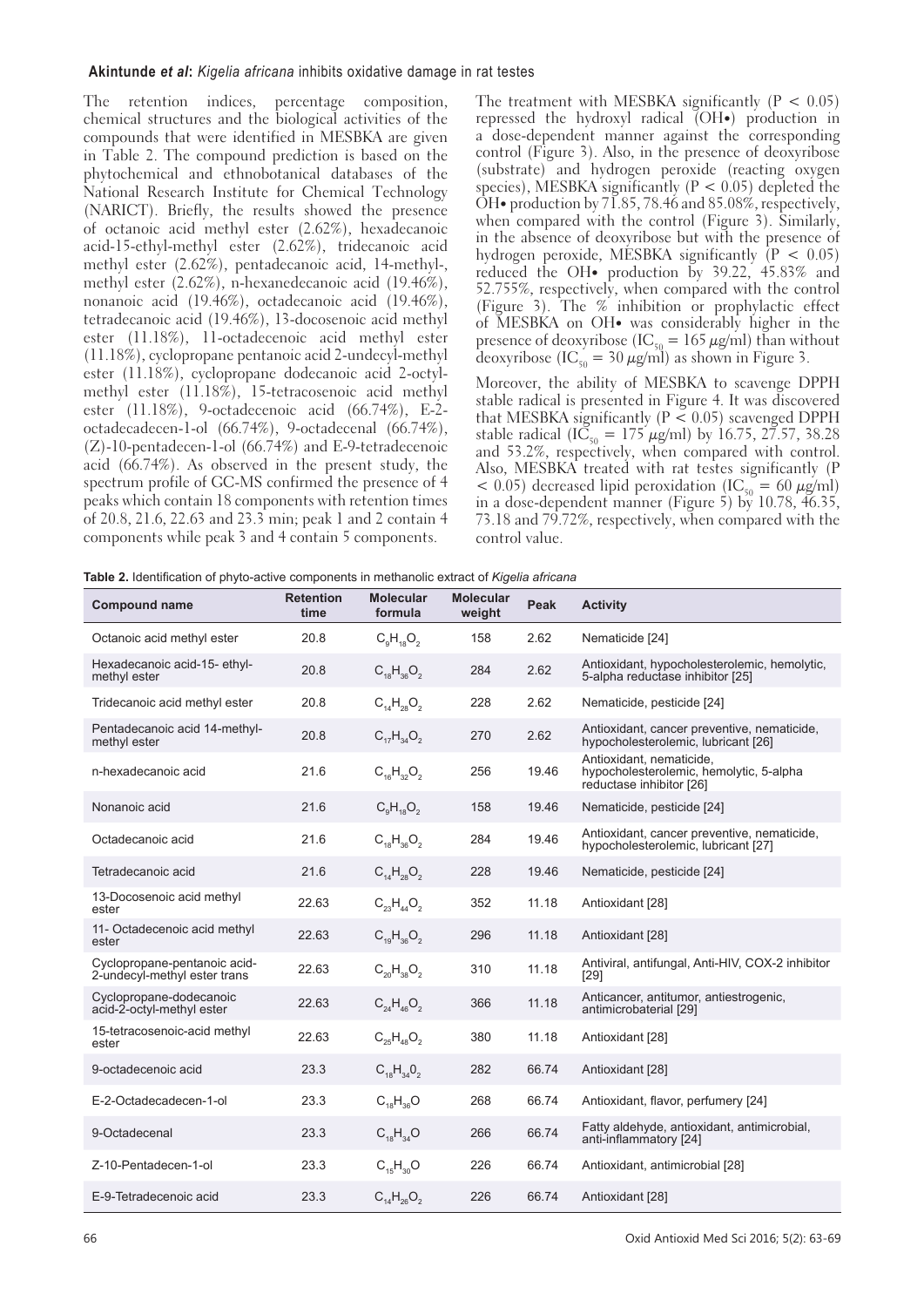

**Figure 2.** *Kigelia africana* extract (stem bark) scavenged hydroxyl radical OH• production in a dose-dependent manner:  $IC_{50}$  for deoxyribose and  $H_2O_2$  =165 µg/ml; IC<sub>50</sub> for  $H_2O_2$  only =30 µg/ ml. The percentage scavenging ability of OH• production was expressed with respect to basal that was taken as 100%.



**Figure 3.** Methanol extract stem bark of *Kigelia africana* (MESBKA) scavenged stable free radical (DPPH) in a dose-dependent manner  $(IC_{50} = 175 \text{ µg/ml})$ . Values with different letters are significantly different ( $P < 0.05$ ).



**Figure 4.** Methanol extracts of *Kigelia africana* inhibits mercury (prooxidant) induced lipid peroxidation dose-dependently in rat testes  $(IC_{50} = 60 \text{ µg/ml})$ . The percentage inhibition of malondialdehyde (MDA) production was expressed with respect to basal testicular tissue (without extract and pro-oxidant) which was taken as 100%. Values with different letters are significantly different (P < 0.05).

#### **DISCUSSION**

As observed in the present study, GC-MS examination of MESBKA showed the presence of 18 compounds. In terms of percentage abundance; 9-octadecenoic acid, E-2-octadecadecen-1-ol, 9-octadecenal, Z-10 pentadecen-1-ol and E-9-tetradecenoic acid were predominant in the extract. These 5 major compounds have all shown to have anti-microbial activity, food flavor, antioxidant and anti-inflammatory potentials [30]. Also,



**Figure 5.** MESBKA contains antioxidants (PUFAs, esters and poly alcohols) which are prophylactics of hydroxyl radicals and inhibitors of cyclooxygenase-2 (COX-2) and lipid peroxidation in the testes. These antioxidants might prevent oncogenesis and inflammatory responses to enhanced male fertility in rat.

anticancer, hypo-cholesterolemic, lubricant activity and inhibitor of hemolytic-5-alpha reductase are shown by n-hexadecanoic acid and octadecanoic acid, while nonanoic acid and tetradecanoic acid showed pesticide and nematicide activity [31]. The esters of 2-octyl methyl cyclopropane dodecanoic acids and 2-undecyl methyl cyclopropane pentanoic acids, which are structurally similar to naturally occurring chrysanthemates, have been implicated as essential classes of agricultural insecticides [32, 33]. These two cyclopropane fatty acids (CPA) have been found to be antifungal, antiviral, anti-HIV, anticancer, antitumor, anti-mycobacteria, antiestrogenic and cyclooxygenase-2 (COX-2) inhibitor [34, 35] while all other recognized compounds had been involved in prophylactics of free radicals (antioxidant).

Hydrogen peroxide is a weak oxidizing agent and can inactivate a few enzymes directly, usually by oxidation of essential thiol (-SH) groups. It can cross cell membranes rapidly, and inside the cell,  $H_2O_2$  probably reacts with redox metals, to form the hydroxyl radical (OH**•**) [36]. As revealed from the present findings, MESBKA inhibited the OH• (Fe<sup>2+</sup>/H<sub>2</sub>O<sub>2</sub>)-induced decomposition of deoxyribose in a dose-dependent manner. The inhibitory potential may be linked to the presence of natural antioxidants in the extract. It was discovered that the prophylactic capacity of MESBKA on OH**•** production was more considerably higher in the presence of deoxyribose (substrate) than without deoxyribose. The reason for this cannot be categorically stated. However, it is likely that the inhibitory complex formed between MESBKA phytochemicals and Fe-induced OH**•** in Fenton reaction is more active when deoxyribose is used as substrate.

The scavenging capacity of the extract on DPPHinduced stable radical may serve as a significant indicator of its potential antioxidant activity. As observed from the study, the extract scavenged the DPPH radical dose-dependently. The scavenging capacity may be linked to the phenolic compounds contained in the extract. However, earlier report had established that the antioxidant activity of the phenolics was principally due to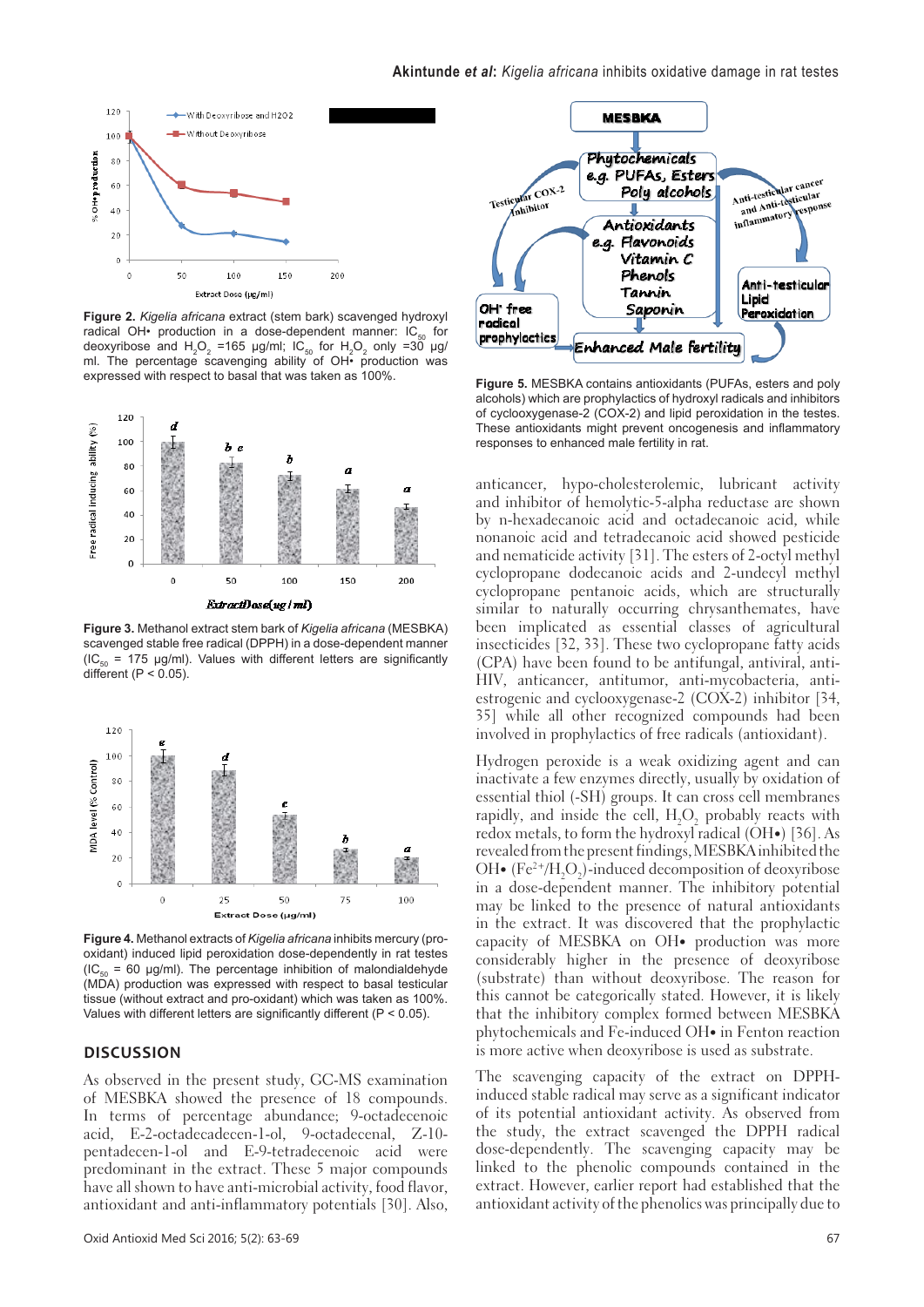#### **Akintunde** *et al***:** *Kigelia africana* inhibits oxidative damage in rat testes

their redox properties. This allows them to act as reducing agents, hydrogen donors, singlet oxygen quenchers and free radical abstractors [37]. The high scavenging power of the phenolics suggests that the purified compounds could provide a source of therapeutic antioxidants to health and wellness of humans. This result agrees with earlier reports on the antioxidant/radical scavenging ability of polyphenols from root plants where phenolic compounds had been reported to have higher free-radical scavenging ability [38].

Previous study suggested that active compounds with antioxidant activity have been implicated as therapies and treatment of reproductive dysfunctions and infertility in men [39], while lipid peroxidation had been implicated in testicular cellular membrane damage mediated by ROS. This generates several relatively stable end products, which includes aldehydes, particularly MDA. It proceeds via radical-mediated abstraction of hydrogen atoms from methylene carbons in poly unsaturated fatty acids [40, 41]. Also, spermatozoa have been considered to be highly susceptible to lipid peroxidation in the presence of prooxidants [42], due to the abundance of polyunsaturated fatty acids in their membrane [40, 43]. As observed from the study, the MESBKA reversed mercury-induced lipid peroxidation in testicular tissue homogenate in dosedependent manner. The reversal effects of the extract could be attributed to its high antioxidant activity as reflected by its high free radical scavenging power. This suggests that MESBKA would increase sperm fertility/ count (Figure 5), sperm motility, live spermatozoa and decrease in total sperm deformities. This hypothesis supported the previous investigation which stated that increase in lipid peroxidation products had been associated with abnormalities in sperm morphology [44]. Therefore, this *in vitro* experiment supports further investigation of MESBKA inhibition in cultured testicular cells.

In conclusion, methanol extract stem bark of Kigelia africana possesses a total of 18 phyto-compounds and could prevent pro-oxidants induced free radicals and lipid peroxidation. This comes to play through the antioxidant activity of its phytochemicals. However, intake of MESBKA could provide a rich source of therapeutic antioxidants to support health and wellness; particularly isolation and translation of individual components would help to find new drugs to cure and/or prevent male infertility. Further studies should also focus on specific underlying molecular mechanisms associated with improvement of spermatogenesis.

#### **REFERENCES**

- 1. WHO Traditional Medicine Strategy 2014-2023. World Health Organization, Geneva, 2014.
- 2. Baker JT, Borris RP, Carte B, Cordell GA, Soejarto DD, Cragg GM, Gupta MP, Iwu MM, Madulid DR, Tyler VE. Natural product drug discovery and development: new perspective on international collaboration. J Nat Prod 1995; 58:1325-57.
- 3. Kubmarawa D, Ajoku GA, Enwerem NM, Okorie DA. Preliminary phytochemical and antimicrobial screening of 50 medicinal plants from Nigeria. Afri J Biotechnol 2007; 6:1690-6.
- 4. Geissman TA. Flavonoid compounds, tannins, lignins and related compounds. In: Florkin M, Stotz EH (eds) Pyrrole Pigments, Isoprenoid Compounds and Phenolic Plant Constituents, volume 9. Elsevier, New York, NY, p 265, 1963.
- 5. Taylor JLS, Rabe T, McGaw LJ, Jager AK, van Staden J. Towards the scientific validation of traditional medicinal plants. Plant Growth Regul 2001; 34:23-37.
- 6. Helen PAM, Aswathy MR, Deepthi KG, Mol RR, Joseph JJ, Sree SJ. Phytochemical analysis and anticancer activity of leaf extract of Mangifera indica (Kottukonam varika). IJPRS 2013; 4:823-8.
- 7. Severi JA, Lima ZP, Kushima H, Brito AR, Santos LC, Vilegas W, Hiruma-Lima CA. Polyphenols with antiulcerogenic action from aqueous decoction of mango leaves (Mangifera indica L.). Molecules 2009; 14:1098-1110.
- 8. Cvetkovic D, Markovic D. Beta-carotene suppression of benzophenone-sensitized lipid peroxidation in hexane through additional chain-breaking activities. Radiat Phys Chem 2011; 80:76-84.
- Juranek I, Bezek, S. Controversy of free radical hypothesis: reactive oxygen species--cause or consequence of tissue injury? Gen Physiol Biophys 2005; 24:263-78.
- 10. Abioye AIR, Duru FIO, Noronha CC, Okanlawon AO. Aqueous extract of the bark of Kigelia africana reverses early testicular damage induced by methanol extract of Carica papaya. Nigeria J Health Biomed Sci 2003; 2:87-9.
- 11. Owolabi OJ, Omogbai EKI. Analgesic and anti-inflammatory activities of the ethanolic stem bark extract of Kigelia africana (Bignoniaceae). Afr J Biotechnol 2007; 6:582-5.
- 12. Grace OM, Light ME, Lindsey KL, Mulholland DA, van Staden J, Jager AK. Antibacterial activity and isolation of active compounds from fruit of the traditional African medicinal tree Kigelia africana. South Afr J Botany 2002; 68:220-2.
- 13. Oyelami OA, Yusuf KO, Oyelami AO. The use of Kigelia africana in the management of polycystic ovary syndrome (PCOS). Chin Med 2013; 3:1-3
- 14. Chan EWC, Lim YY, Chew YL. Antioxidant activity of Camellia sinensis leaves and tea from a lowland plantation in Malaysia. Food Chem 2006; 102:1214-22.
- 15. Kale A, Gaikwad S, Mundhe K, Deshpande N, Salvekar J. Quantification of phenolics and flavonoids by spectrophotometer from Juglans regia. IJPBS 2010; 1:1-4.
- 16. Padmaja G. Evaluation of techniques to reduce assayable tannin and cyanide in Cassava leaves. J Agric Food Chem 1989; 37:712-6.
- Hiai S, Oura H, Nakajima T. Color reaction of some sapogenins and saponins with vanillin and sulphuric acid. Plant Med 1976; 29:116-22.
- 18. Makkar HP, Siddhuraju SP, Becker K. Plant Secondary Metabolites. Humana Press, Totowa, NJ, 2007.
- Benderitter M, Maupoil V, Vergely C, Dalloz F, Briot F, Rochette L. Studies by electron paramagnetic resonance of the importance of iron in the hydroxyl scavenging properties of ascorbic acid in plasma: effects of iron chelators. Fundam Clin Pharmacol 1998; 12:510-6.
- 20. Halliwell B, Gutteridge JMC, Arouma OI. The deoxyribose method: simple "test-tube" assay for determination of rate constants for reactions of hydroxyl radicals. Anal Biochem 1987; 165:215-9.
- 21. Ursini F, Maiorino M, Morazzoni P, Roveri A, Pifferi G. A novel antioxidant flavonoid (IdB 1031) affecting molecular mechanisms of cellular activation. Free Radic Biol Med 1994; 16:547-53.
- 22. Ohkawa H, Ohishi N, Yagi K. Assay for lipid peroxides in animal tissues by thiobarbituric acid reaction. Anal Biochem 1979; 95:351-8.
- 23. Zar JH. Biostatistical Analysis. Pearson, 5<sup>th</sup> international edition, 2009.
- 24. Saroja K, Elizabeth JD, Gopalakrishnan S. Wound healing activity of the leaves of Dipteracantus patulus (Jacq.) Nees. Pharmacologyonline 2009; 2:462-9.
- 25. Hemamalini K, Om Prasad Naik K, Ashok P. Anti-inflammatory and analgesic effect of methanolic extract of Anogeissus acuminata leaf. Int J Pharm Biomed Res. 2010; 1:98-101.